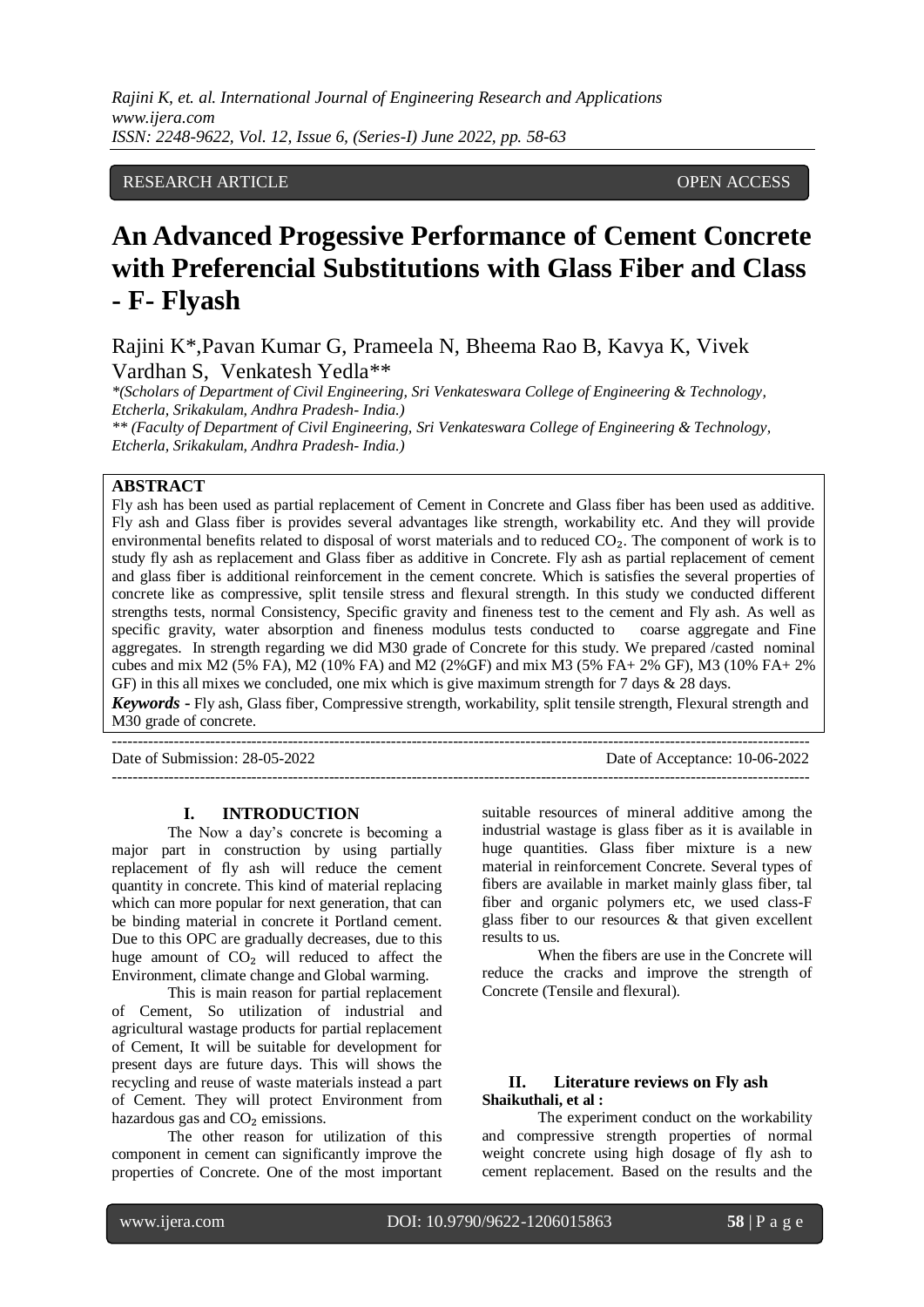experimental investigation we noticed that the slump loss and non destructive strength properties of using fly ash percentage fixed. The strength measured using non-destructive strength test is low when compare to compressive strength. It shows about 40% of differences between the strengths measured using NDT and compressive strengths test

#### **Pitroda J, et al:**

The cement has been replaced by fly ash accordingly in the range of 0%, 10%, 20%, 30% and 40% by weight of Cement for  $M_{25}$  and  $M_{40}$  mix. Result was indicated that FA can be used as Cement substitute at 10% replacement at 28 days. curing age, compressive strength reduces when Cement replaced fly ash. As fly ash percentage increase Compressive strength and split strength decrease.

#### **III. Literatures on Glass fiber Srinivasa R, et al:**

Glass fiber was added to the concrete at 0.03% by Concrete volume. Comparison study was carried out to show the effectiveness of with and without glass fibers. the increase in compressive strengths for all the grades of Concrete mixes was varied from 20 to 25%. when compared 28 days strengths.

#### **Literature Summary**

In this experimental work the cement has been replaced by fly ash accordingly in the different ranges such as 10%, 20%, 30% and 40% by weight of Cement for different mixes. Test results were shows that compressive strength increases with the increases of fly ash 10% replacement at age of 28 days up to optimum value, beyond which strength values started decreasing. The compressive strengths properties and workability as compared to the normal weight of Concrete using dosage of fly ash Cement replacement.

The glass fiber was added to the Concrete at 0.031% Concrete volume. This proper reports, the results of an experimental investigation carried out to the behavior of glass fibres on fly-ash based concrete. M30 grade mix proportion was taken and the Cement is replaced with fly ash and glass fibers were adding by Concrete volume. In 10% of fly ash replacing by cement and 0.03% of glass fiber gives maximum Compressive strength.

## **IV. Objectives:**

The main objectives of this experimental investigation are as follows.

1. To study the various properties of fly ash used for partial cement replacement and glass fibre is used as additional reinforcement.

2. Various mechanical properties of concrete such as compressive strength, durability and workability properties of this project.

3. Use of industrial waste in use full manner to reduce the disposal problem in present and future days and significantly reduce the  $CO<sub>2</sub>$  emission and also avoid adverse effect environment, provide economic construction material to the construction industry

## **V. MATERIALS USED**

#### **Cement**

In this study ordinary Portland Cement (OPC) 53 grade was used. The specific gravity of Cement is 3.15, finess of Cement is 8%.

#### **Fine aggregate**

Normal River sand Conforming to grading zone-IV as per 383-1970 was used as fine aggregates. Average Specific gravity is 2.37. Fineness modulus of sand is 2.6

#### **Coarse aggregate**

In this study natural available 20mm size coarse aggregate was used. The specific gravity of C.A is 2.8. Fineness modulus of C.A is 2.6.

#### **Glass fiber**

In this present study Glass fibers of 12mm length and with diameter 0.014 mm. The density of glass fiber is 26kN/m³. It was collected from Buddha building technology

#### **Fly ash**

In this study class-F fly ash was used and it was collected from NTPC Vishakhapatnam. The specific gravity is 2.5. The Finess of the fly ash is 2.28%.

#### **VI. Methodology:**

In this study the main objective is strength improvement. We study the effects of fly ash as mineral by product for partial replacement of Cement and Glass fiber is additional reinforcement by the weight of Concrete. In these investigations in this study better strength and other properties of concrete by mixing of Concrete we mixing manually. We used partial replacement of Cement by the fly ash at 0%, 5%, 10% and added an additive 2% Glass fiber

For every mix we texted as slump and we measure workability for each proportion 9 cubes of size 150 x 150 x 150 mm.These are for Compressive strength. 3cylinder of 100mm dia and 200mm height for split tensile strength.3beams of size 100 x 100 x 500 mm for flexural strength. We conducted 7 days, 14days and 28 days carried in curing tanks

We tested Cubes, cylinders, beams for Compressive, split and flexural strength tests.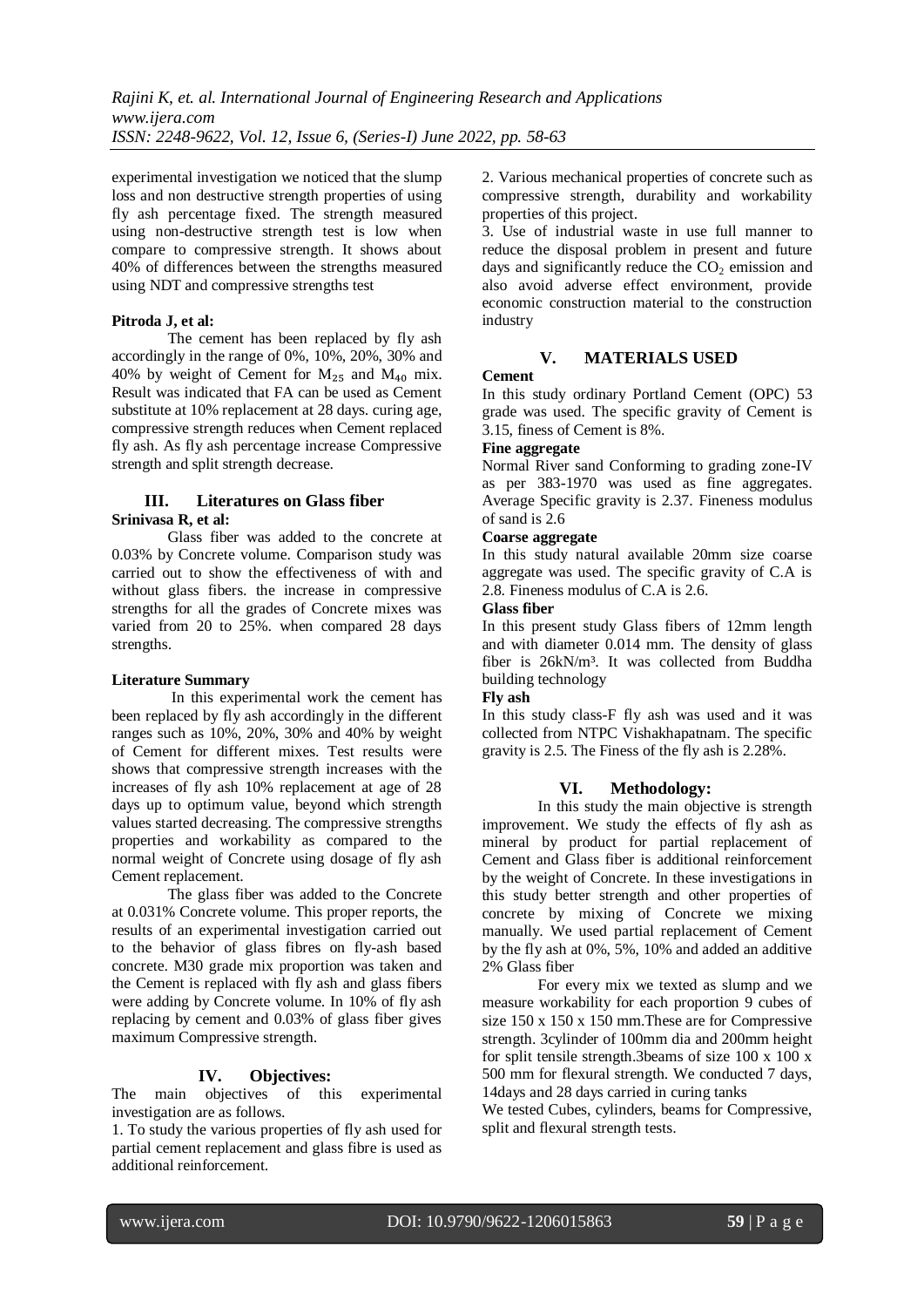| Mix            | $\%$ of $\min$                                                                  | Glass fiber (kg) | Fly ash $(kg)$ | Cement<br>$\left( \mathsf{kg}\right)$ | Fine aggregate $(kg)$ | aggregate<br>$(kg)$<br>Coarse | Water content<br>(liters) |
|----------------|---------------------------------------------------------------------------------|------------------|----------------|---------------------------------------|-----------------------|-------------------------------|---------------------------|
| $\mathbf{X}_1$ | 0% (normal<br>concrete<br>cube)                                                 |                  |                | 5.630                                 | 7.285                 | 17.459                        | 2.815                     |
| $\mathbf{X}_2$ | $\frac{5\%{\mathrm{(fly)}}}{\mathrm{ash}}$                                      |                  | 0.270          | 5.139                                 | 7.285                 | 17.459                        | 2.815                     |
| $\mathbf{M}_3$ | $10\%$ (fly ash)                                                                |                  | 0.541          | 4.869                                 | 7.285                 | 17.459                        | 2.815                     |
| $\mathbf{z}$   | $2\%$<br>(glass<br>fiber)                                                       | 0.972            |                | 5.630                                 | 7.285                 | 17.459                        | 2.815                     |
| $\mathbf{M}_5$ | $5\%$<br>$\frac{f\text{Hy}}{a\sinh 2\%}$<br>$\frac{g\text{lass}}{f\text{iber}}$ | 0.972            | 0.270          | 5.139                                 | 7.285                 | 17.459                        | 2.815                     |
| $\mathbf{M}_6$ | $ash)+2%$<br>(glass<br>fiber)<br>$10\%$ (fly                                    | 0.972            | 0.541          | 4.869                                 | 7.285                 | 17.459                        | 2.815                     |

**VII. Concrete mix design**

**VIII. Results and discussions**

| Mix<br>code | $\stackrel{\mathtt{o}}{\mathsf{z}}$ | Peak load<br>(KN) | Peak<br>stress | strengt $_{\rm h}$<br>Avera<br>compr<br>essive<br>$\mathfrak{g}_2$ | strengt<br>Spilt<br>tensile<br>$\sum_{n^2}$ |      |
|-------------|-------------------------------------|-------------------|----------------|--------------------------------------------------------------------|---------------------------------------------|------|
|             | $\overline{\phantom{0}}$            | 687.8             | 30.53          |                                                                    | 2.49                                        |      |
| M30         | $\mathcal{L}$                       | 675.5             | 30.02          | 30.55                                                              | 2.58                                        | 2.58 |
|             | $\epsilon$                          | 699.8             | 31.10          |                                                                    | 2.68                                        |      |
|             | $\overline{\phantom{0}}$            | 590               | 26.26          |                                                                    | 2.78                                        |      |
| $5\%$ F     | $\sim$                              | 920               | 40.88          | 35.56                                                              | 2.85                                        | 2.73 |
|             | $\omega$                            | 890               | 39.55          |                                                                    | 2.56                                        |      |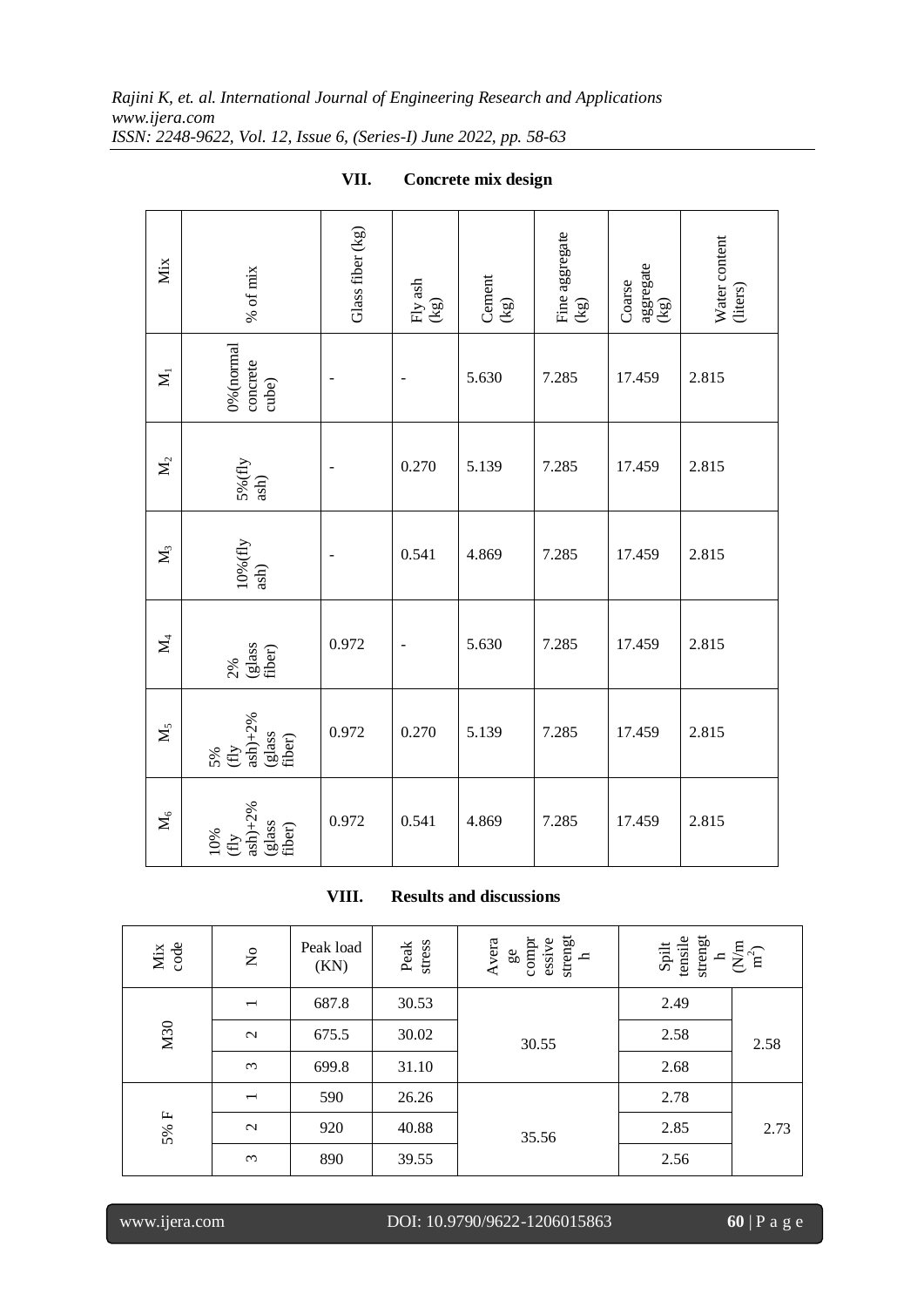*Rajini K, et. al. International Journal of Engineering Research and Applications www.ijera.com*

| 2.45 | 2.21 |
|------|------|
| 2.56 |      |
| 2.89 |      |
| 2.70 | 2.70 |
| 2.69 |      |
| 2.72 |      |
| 2.88 | 2.75 |
| 2.67 |      |
| 2.70 |      |
| 2.88 | 2.44 |
| 2.67 |      |
| 2.70 |      |
|      |      |

*ISSN: 2248-9622, Vol. 12, Issue 6, (Series-I) June 2022, pp. 58-63*

## **8.1 Normal Concrete Cube Results:**



8.1 Compressive strength of concrete in n/mm<sup>2</sup> v/s percentage replacement after 28 days of curing

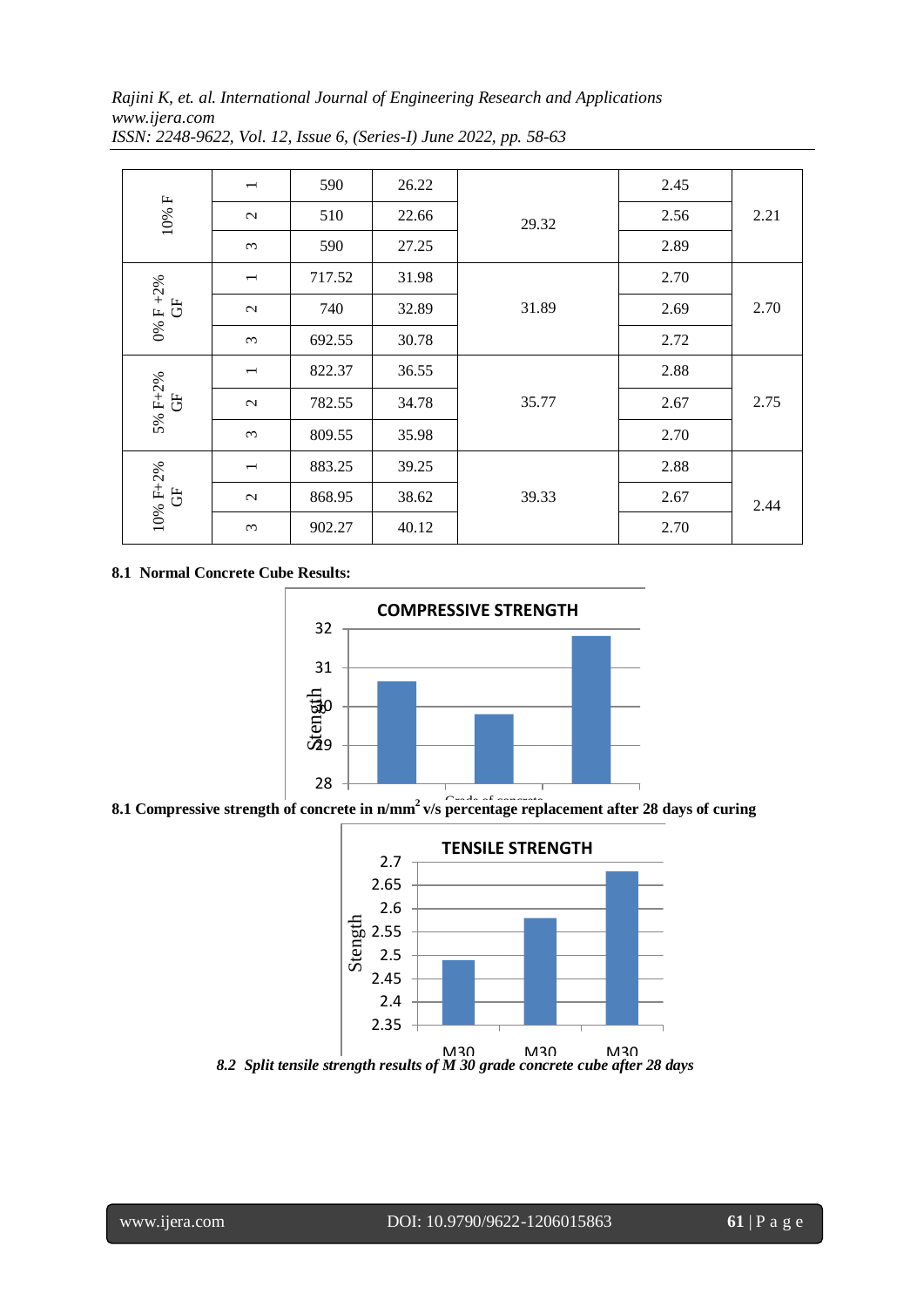

### **IX. REPLACEMENT RESULTS FOR 28 DAYS**

#### **X. Conclusion**

In the present study, the effect of addition of Glass Fiber on the conventional concrete and fly ash based cement concrete were studied. In the fly ash based cement concrete, proportion of the element of the binding material was 15% fly ash and 85% cement. The various proportions of fly ash based concrete along with the addition of Glass Fiber such 0% fly ash+2% GF, 5%FA+2%GF and

10%FA+2%GF. The Compressive strength of Conventional concrete are observed to attained the optimum strength at 7 days at 5% of fly ash addition when compared to conventional concrete. Mechanical properties of Compressive strength results increased with increasing of age of concrete. These results were increased with increasing of fly ash content up to 5% then decreasing gradually above 10%.



**Picture:11.2**